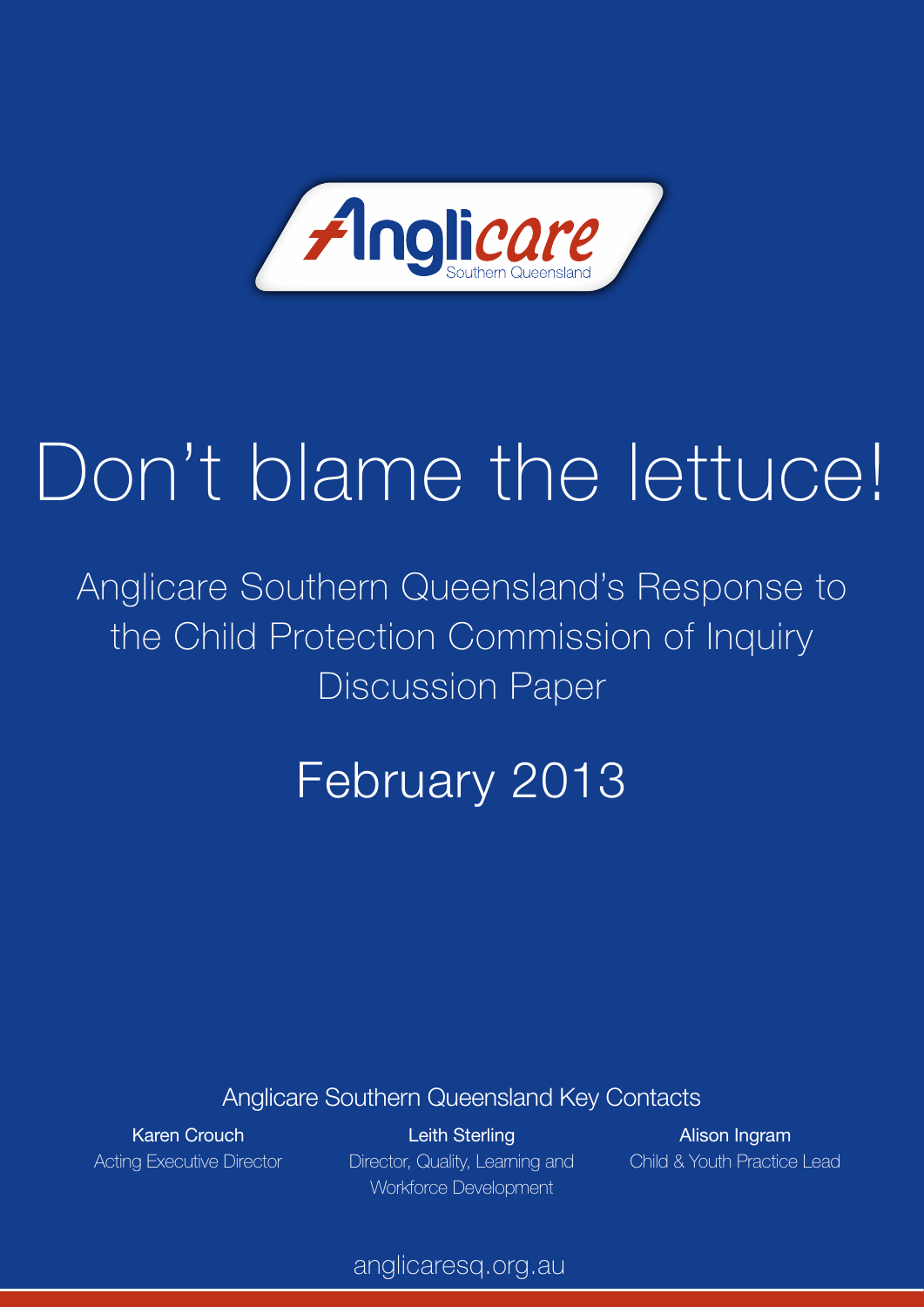# Contents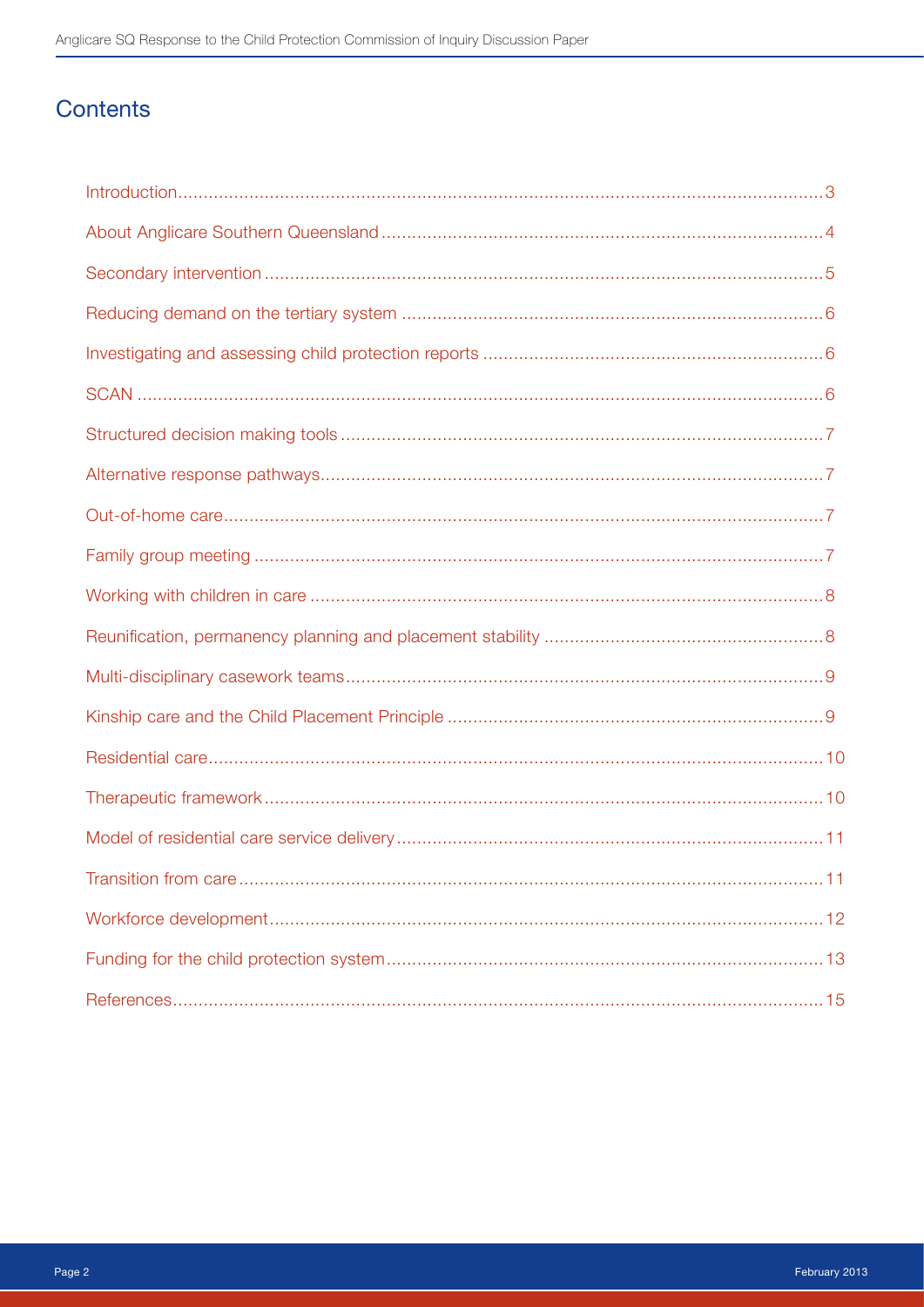# **Introduction**

When you plant lettuce and it doesn't grow well, you don't blame the lettuce.

(Thich Nhat Hahn, Vietnamese Buddhist monk)

The lesson from this quote is that blame isn't helpful. Blaming parents, children, workers, government departments or non-government agencies is not a constructive way of developing a ten-year road map for the future of child protection in Queensland. When something isn't working to the best of its potential we need to look at what is missing, add these "nutrients" and provide support to enable success to be achieved. Focusing on one element will ultimately result in deficiencies in other areas. For example, focusing on tertiary intervention has resulted in a lack of secondary intervention options. Similarly, focusing on achieving efficiencies has the potential to cause a loss of focus on achieving the outcomes of safe, well and successful children, young people, parents and communities.

As in our previous submission (November 2012), Anglicare Southern Queensland will refer to the CARE framework (Holden, 2009) as a basis for this response. Anglicare Child Protection and Youth Services have recognised the need for a contemporary model of practice to assist in underpinning and shaping services and interventions for children and young people in our care. To achieve this we are working in collaboration with Cornell University's Child Care Project and The Thomas Wright Institute over a three year period to implement and integrate the Children and Residential Experiences (CARE) Creating Conditions for Change practice model across all Anglicare Child Protection and Youth Services.

The intention of the CARE project is to improve staff and carer interaction with children and young people, and enhance our ability to create the conditions for positive change in their lives. CARE is a multi level program model that will ensure congruence in approach from managers to direct care staff and carers across all Child Protection and Youth Services. CARE will ensure the same set of values, principles and actions are applied when making decisions about the best interests of children and young people across all levels of our services.

The CARE program model is a set of six practice principles based on the best interest of the child:

- Developmentally focussed
- Family involved
- Relationship based
- Trauma informed
- Competence centred
- **Ecologically orientated**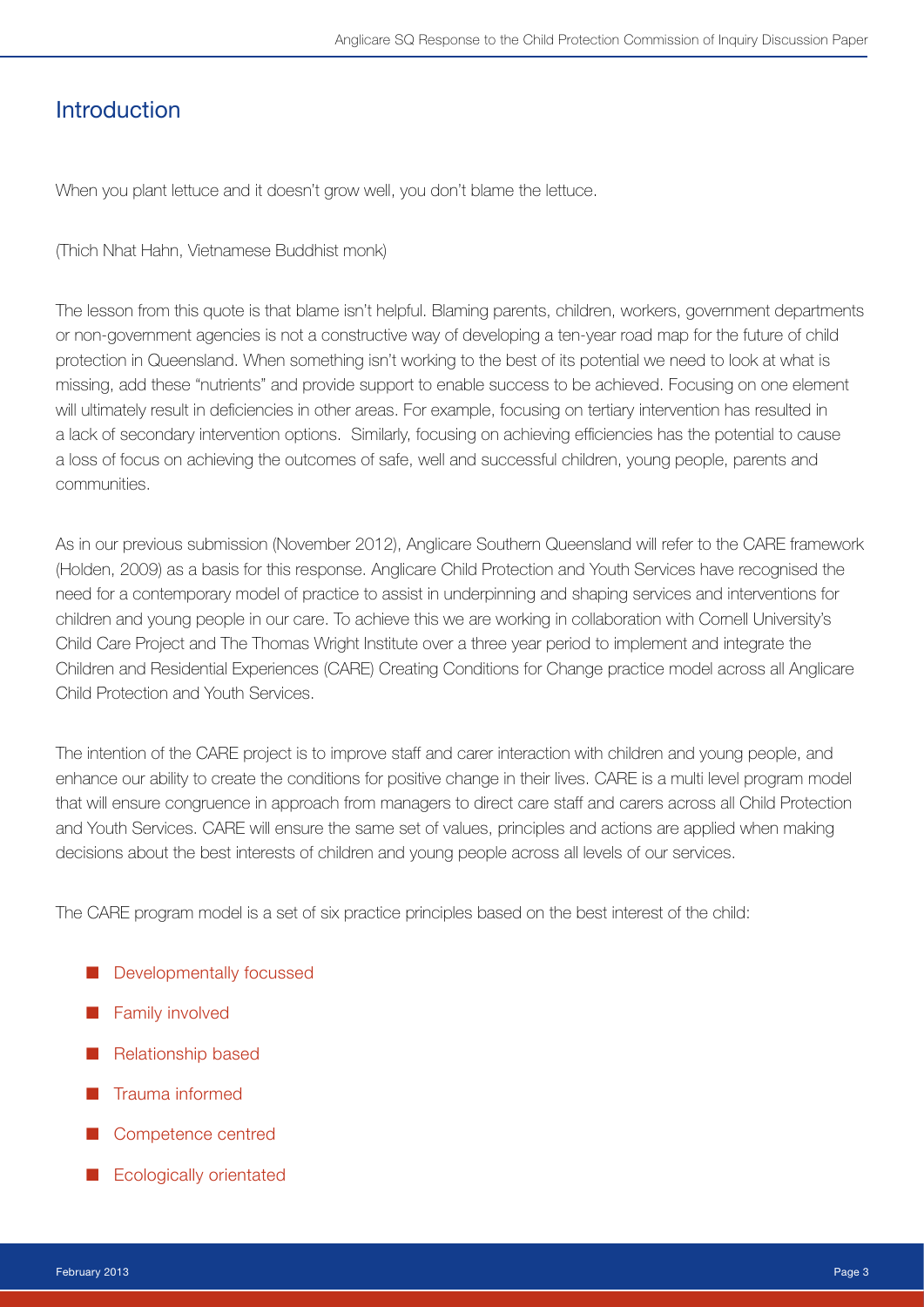# About Anglicare Southern Queensland

Anglicare Southern Queensland (ASQ), part of the Anglican Diocese of Brisbane, is a not-for-profit organisation providing caring and supportive services to approximately 16,500 clients and families living throughout Queensland. ASQ supports individuals and families by enhancing their wellbeing, maintaining their independence and supporting healthy lifestyles. A diverse range of services are provided including:

- fully accredited residential aged care and independent living
- internationally certified in-home nursing and community care
- out-of-home care services for children and young people in care
- youth homelessness services
- mental health counselling and recovery
- home-based Relapse Prevention and Parenting program for pregnant and parenting women with barriers related to substance use and mental illness
- home-based counselling for children affected by a caregiver's substance use and mental illness
- disability support
- accommodation support for women experiencing homelessness and their children
- employment pathways
- family counselling and support
- specialised family violence services
- post separation parenting services
- Family Law counselling
- adult survivors of childhood sexual abuse (Males) counselling and support
- counselling and education for male perpetrators of domestic violence
- support for people living with HIV

ASQ is a significant provider of family and children's support services, and is currently funded by the Department of Communities, Child Safety and Disability Services to provide the following out of home care and youth accommodation services:

Out of home care services:

- 24 residential placements
- 41 intensive foster care placements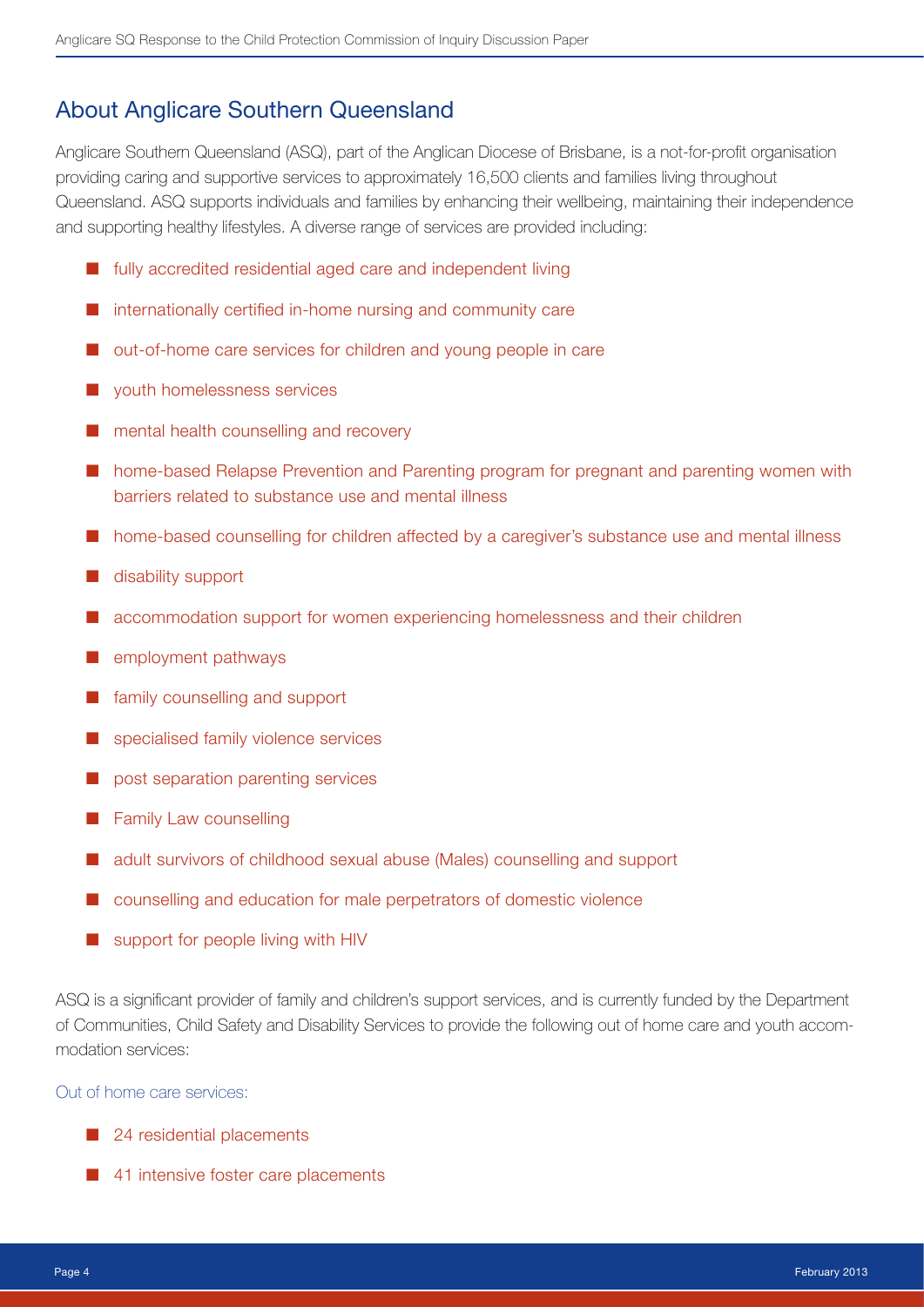■ 877 foster and kinship care placements.

Family intervention services:

■ Up to 117 families supported per year

Youth accommodation and support for young people who are homeless or at risk of homelessness:

- Temporary accommodation for up to 5 young people aged 16-21 years
- Transitional/medium term accommodation for up to 6 young people aged 16-18 years
- Supported accommodation for young people aged 16-25 years with low to moderate support needs
- Counselling, support and mediation for young people aged 12-18 years and their families
- Youth Support Coordinator initiative in Roma and Chinchilla, focusing on prevention and early intervention for young people at risk of disengaging from school.

ASQ is funded by the Commonwealth Department of Families, Housing, Community Services and Indigenous Affairs (FaHCSIA) to support children and families through the Family Support Program and the Communities for Children initiative. ASQ also receives funding from the Commonwealth Department of Health and Ageing to provide the Amend (Assisting Mothers End the Need for Drugs) program. This service works with up to 160 women and children (families) each year with alcohol, other drug and mental health issues with the aims of preventing relapse, improving parenting, preserving the family unit (i.e. preventing children entering statutory out-of-home care) and supporting reunification.

 ASQ children's and family services are available in Brisbane, Redlands, Beenleigh, Logan, Gold Coast, Caboolture, Sunshine Coast, Ipswich and Roma/Maranoa. Services are provided across the continuum from preventative and targeted family support services including family/relationship counselling, parenting education, drug and alcohol interventions for parents and housing/accommodation support through to out-of-home care services including general and intensive foster and kinship care support and residential care programs for children and young people.

#### Secondary intervention

CARE practice principles underpinning our response to this chapter of the discussion paper include:

■ Family involved: We believe family is a non-negotiable part of every child's life, irrespective of circumstances. We strive to strengthen family relationships and enable children to have permanent connections to caring and nurturing adults.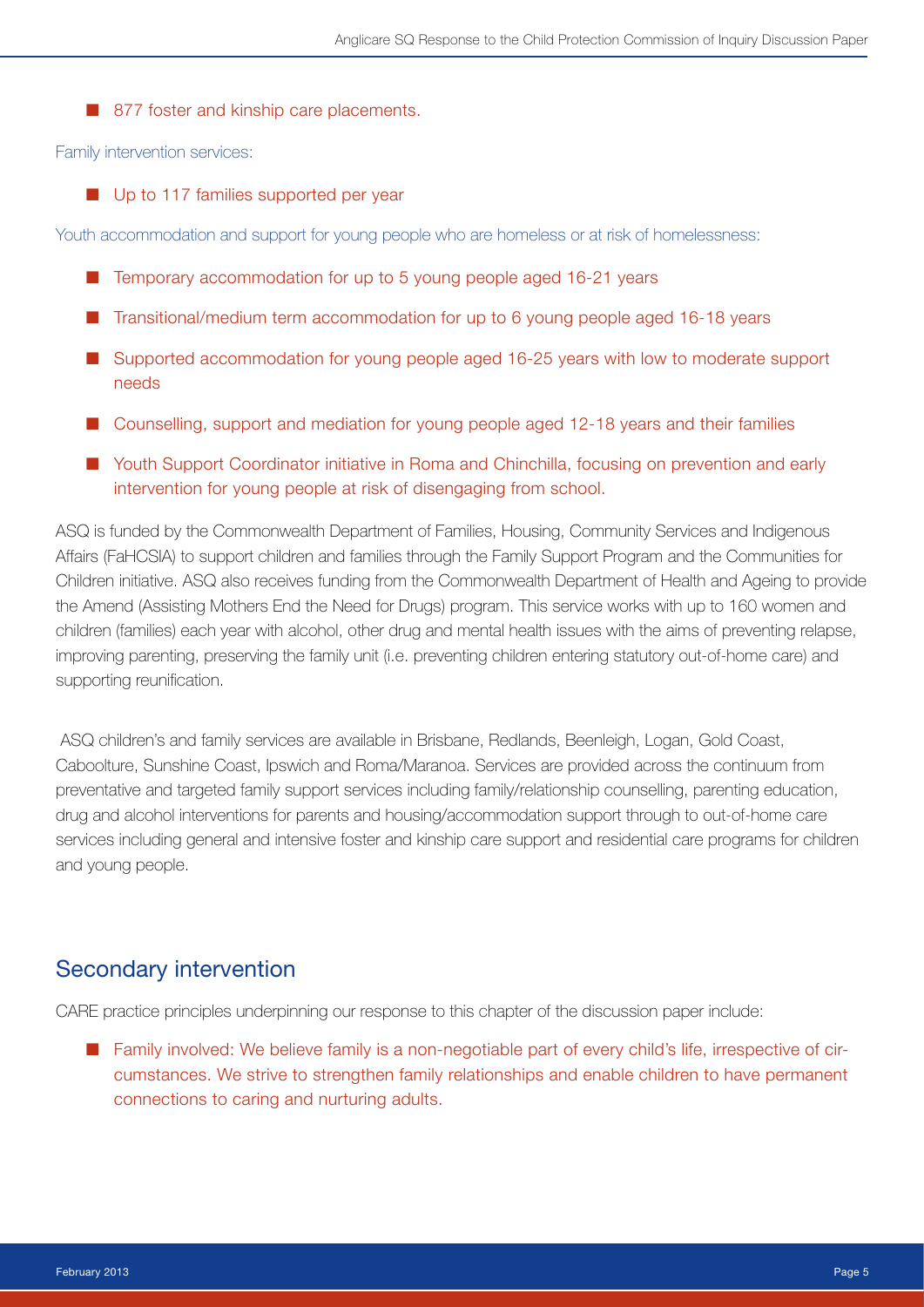■ Ecologically orientated: We believe every child, young person and parent can experience success when the environment and supporting systems are accessible, sensitive and nurturing.

# Reducing demand on the tertiary system

ASQ has considered the options for intake systems proposed by the Commission and expresses support of option one, community-based intake through a dual referral pathway. ASQ would support the further investigation of the proposed New Zealand model which uses a central phone service to assess client needs and direct clients to general secondary services, intensive family support or tertiary child protection services.

ASQ does not support option two (non-government intake and referral services through a single referral pathway) as we firmly believe the statutory responsibility for intake and assessment decision-making of child protection matters should remain with Government.

ASQ is of the view that an expanded referral and intake system will need to include safeguards to ensure vulnerable children and families have timely access to services. Such safeguards may include:

- Strategies to prevent the possibility of children and parents becoming 'lost' between the multiple referral and intake pathways, e.g. information sharing systems and processes to support collaboration and coordination of secondary services
- The requirement for statutory assessment to occur in circumstances where families do not choose to voluntarily access secondary support services
- Clear mandatory reporting thresholds for secondary intervention services
- Articulated and resourced timeframes for response
- Mechanisms for decision making responsibility and accountability
- The development and implementation of tools, resources and training packages for professional and paraprofessional non-child protection practitioners in navigating this revised intake system
- Shared assessment and planning frameworks, such as Signs of Safety.

#### Investigating and assessing child protection reports

#### **SCAN**

ASQ supports coordination of services in situations where statutory intervention is required. ASQ would like to see the range of partners involved in Suspected Child Abuse and Neglect (SCAN) Teams expanded to include other key partners such as licensed care services, Department of Housing and Public Works, Disability Services etc. The decision about which service or department are present should be informed by consideration of the best interest of the child. Additionally, coordinated information sharing and decision making with secondary services should be developed, particularly if there is progression of multiple referral and intake pathways.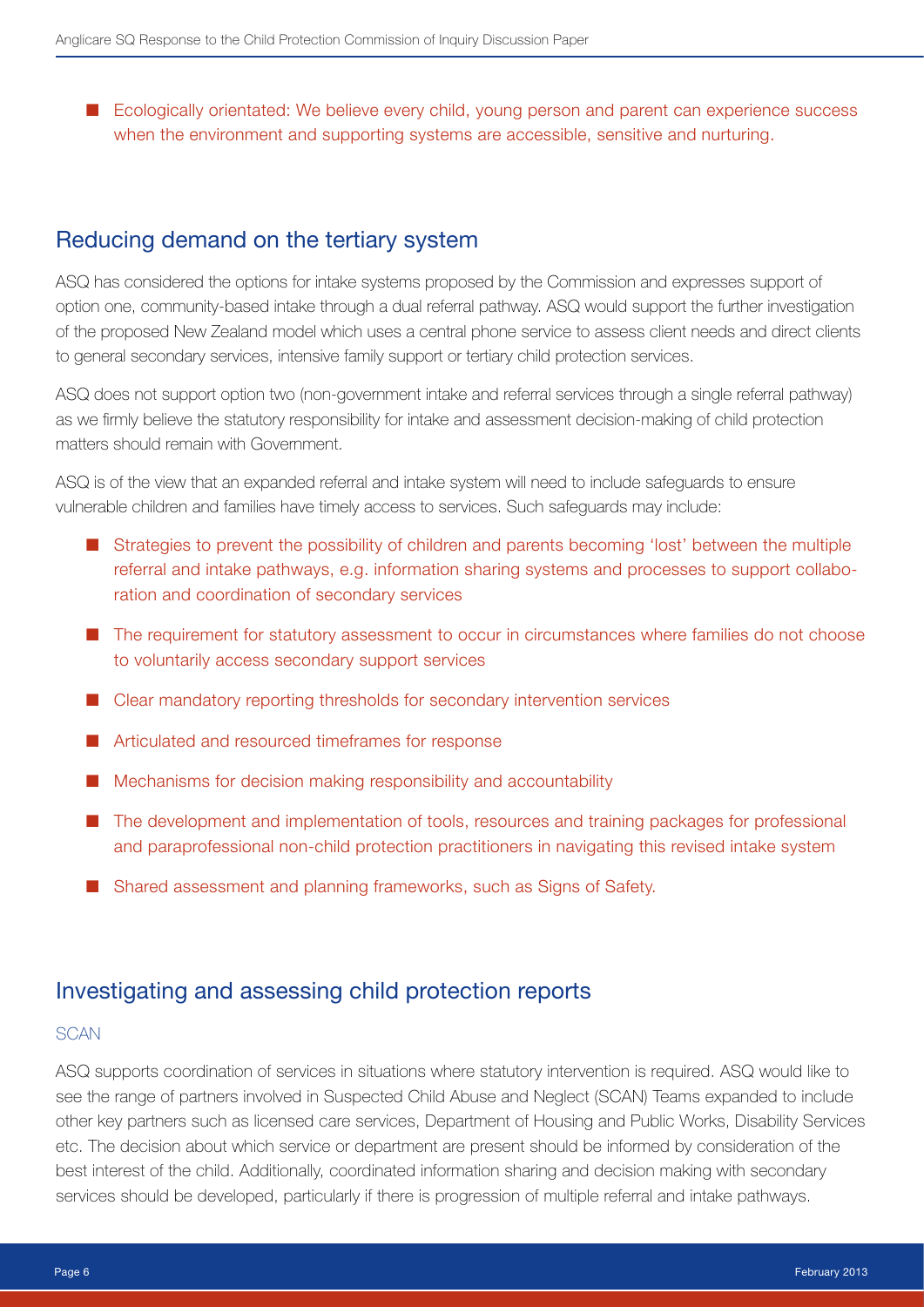#### Structured decision making tools

ASQ supports the review of Structured Decision Making (SDM) tools to incorporate the Signs of Safety Framework and further suggests that the Signs of Safety Framework is used in all case planning and review processes with families. ASQ is also of the view that Signs of Safety could be used by non-government agencies involved in providing secondary and tertiary support to at risk families.

#### Alternative response pathways

As stated in our first submission, ASQ supports the development of alternative response pathways to notifications other than investigation and assessment responses. ASQ is currently participating in the Differential Response trial in the North Coast and South West Region. To date ASQ has not received any referrals to our Family Intervention Services in these regions that fall into the Differential Response category and as such we are unable to comment on the effectiveness of this trial.

# Out-of-home care

CARE practice principles underpinning our response include:

- Family involved: We believe children need opportunities for positive contact with their family, that contact and/or reunification with family is a key indicator of success of out-of-home care. We believe children's social and emotional wellbeing, their self-concept and resiliency are all enhanced through involvement with their family.
- Trauma informed: Our decisions about children and families and our interactions with them are sensitive to expressions of pain-based behaviour and are aimed at maintaining positive and healing relationships.
- Developmentally focussed: Children and young people in care need support and healing experiences to overcome adverse experiences. We respond to children with an understanding of their developmental progression and in ways that engage their potential for growth.

# Family group meetings

As noted above, ASQ supports integration of Signs of Safety into SDM tools and case planning and review processes, including family group meetings (FGM).

ASQ supports FGMs being convened by a suitably qualified convenor and wherever possible this person should be independent. ASQ supports FGMs being conducted in neutral spaces that are child and family friendly. ASQ believes that FGMs should use inclusive processes and meetings be structured to enable greater participation by NGOs, particularly Carers and licensed care service staff who are valuable sources of information about children and young people.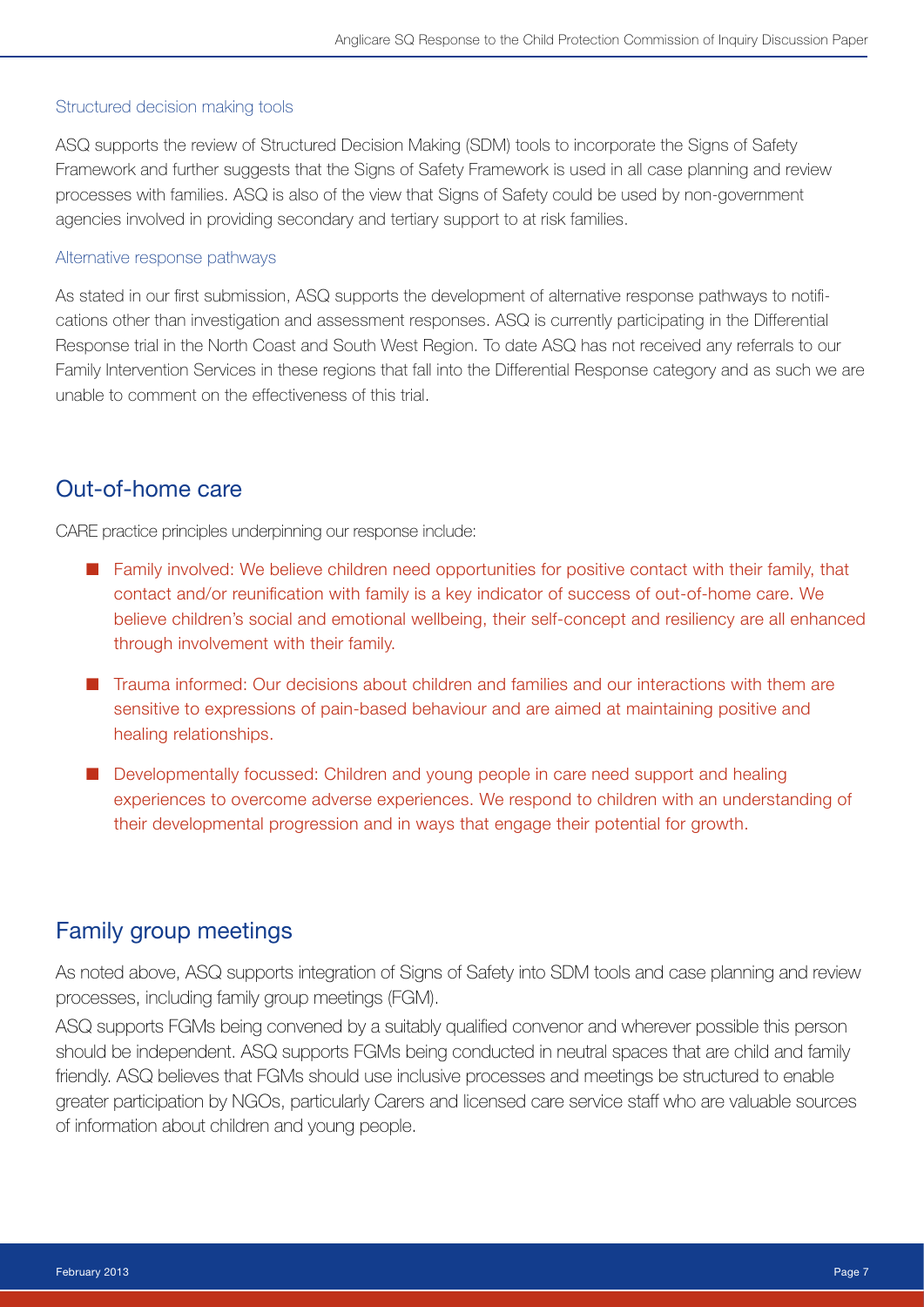# Working with children in care

#### Reunification, permanency planning and placement stability

ASQ supports the ongoing development of an out-of-home care system that is able to provide for a continuum of responses from reunification to permanency planning. Children and families need the least intrusive service response that achieves safety, supports family involvement and is sensitive to the impact of trauma and the potential for cumulative and systems harm.

Children and families need the right response from us and our statutory partners at the right point of time – this requires a system that is staffed by skilled and knowledgeable professionals, has flexible and adaptable support services available to children and families. The fundamental driver is to develop structures and processes that enable decisions in the best interest of the child.

ASQ staff members have provided examples of children in care having multiple short-term custody orders and multiple failed reunification attempts. Each failed reunification attempt has compounded trauma, grief and loss for children and parents. ASQ staff members have also provided examples of children in care being reunified successfully with family (either parents or kin) after extended periods of time in care. This is consistent with research findings that have established "there is no evidence that one option is universally better than another – the best arrangement depends on the circumstances of an individual child and his/her family (Tilbury & Osmond, 2006)

ASQ therefore supports both higher levels of case work support for children and families to increase the likelihood of successful reunification together with child-centred timely decision making for permanency planning. "Decisions should neither be unduly delayed nor rushed" (Tilbury & Osmond, 2006), rather what is in the child's best interest should determine the decision about permanency planning. Adequate assessment, participatory planning and decision making, sufficient opportunities for positive family contact are all factors to help inform decisions about reunification and permanency options.

ASQ is also interested in exploring "shared care" arrangements that enable children to live with their families for the majority of time and share the load with another family (kinship carer or foster carer) during the difficult times. This shared care arrangement could be in the form of regular respite care as a preventative measure to prevent full-time and long-term entry or re-entry to out-of-home care. This may also attract a new cohort of people interested in providing care and support to vulnerable children and have restricted time available. An example provided by one of our services provides anecdotal evidence of how this model shared care can be effective: *"I have seen this work in rural and remote areas where parents have limited extended*  family support. A child in care was reunited with his father and the child continues to have regular contact with his former foster care family, for example visits on the school holidays. This child has now been at home *successfully for over three years with his father. This shared care arrangement has helped Dad maintain his family unit and cope with the stressors of parenting."*

As in our first submission, ASQ continues to support the development of professional foster care models.

#### Barriers to the granting of long-term guardianship to people other than the chief executive

ASQ responds to children with a developmental focus (one of the six principles of CARE). This means we understand how children change, grow and mature over time and as this happens, their needs and goals change and therefore the supports and services they require change. Likewise, the needs and goals of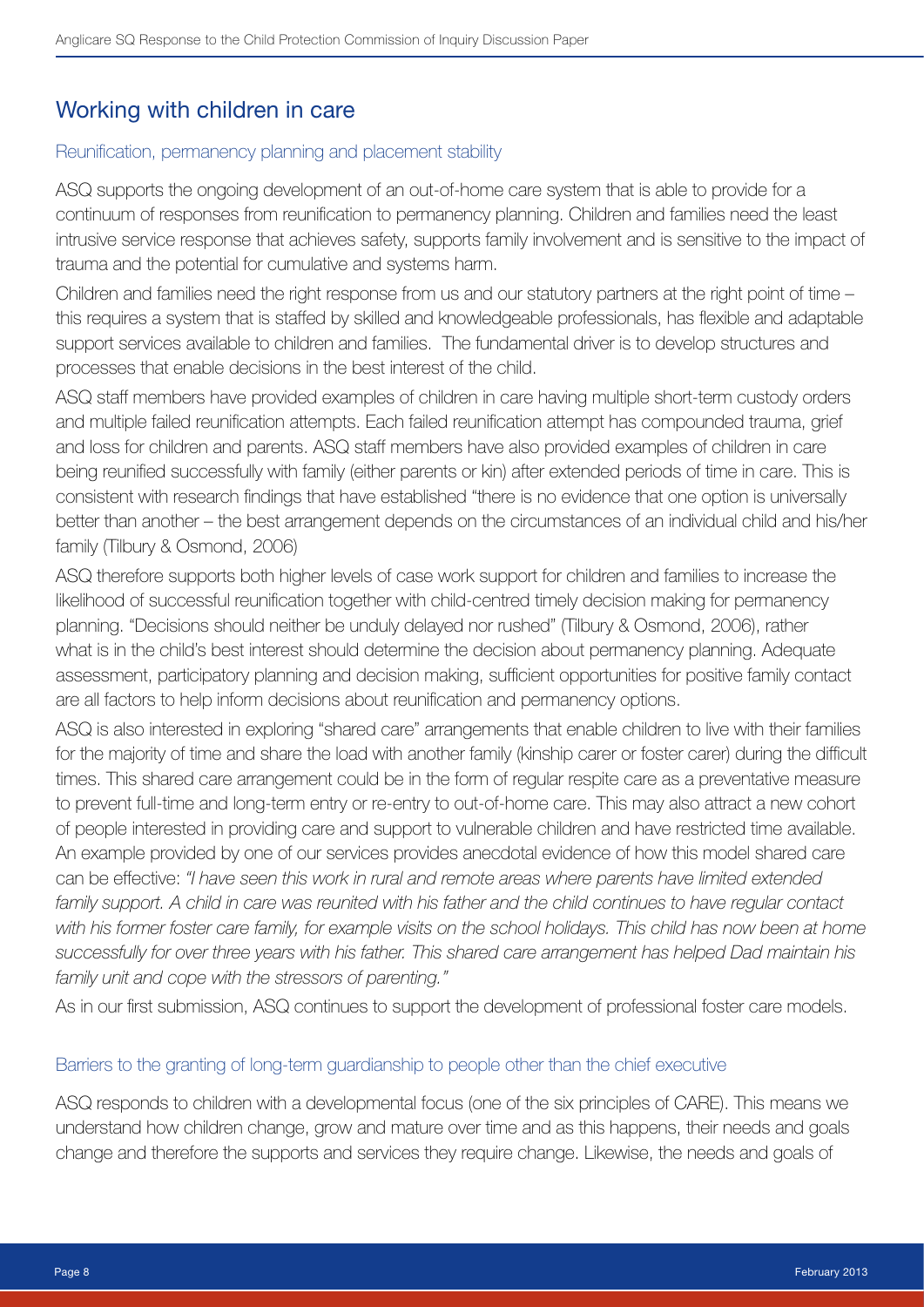parents/carers change and so do the supports and services they require. The lack of certainty to access supports and services for children and young people and/or for themselves over time has resulted in a number of carers choosing not to pursue the transfer of guardianship of the child.

Licensed care services are not funded to provide support to carers who have had the guardianship of a child transferred to them. 95% of ASQ Carers tell us that our support and supervision enables them to provide care in line with the Statement of Standards of Care and helps them to meet the goals of the Department's case plan for the child / young person and/or the placement agreement. It makes sense that this valuable support continues post-guardianship transfer to help sustain a successful placement.

ASQ does not support mandated adoption of children after specified lengths of time/reunification attempts. ASQ supports adoption as an option on the continuum of out-of-home care responses available for children and young people.

#### Multi-disciplinary casework teams

In our November 2012 submission to the Child Protection Commission of Inquiry, ASQ recommended consideration be given to transferring responsibility and resources for case management, decision making and case work for children and young people on Child Protection orders to organisations in the non-government sector. ASQ also provided feedback about the success of the Bayside Partnership (formerly known as WRICSI – Wynnum/Redlands Integrated Care and Support Initiative) and recommended this model be considered for replication in other locations.

It was with some surprise and disappointment ASQ noted that the Discussion Paper proposes multidisciplinary casework teams situated within Child Safety Service Centres. ASQ supports the concept of multi-disciplinary teams; however these teams should be situated within the non-government sector. ASQ believes this approach will be more cost-effective, allow for case work to be separate from statutory work and will have positive outcomes for children and young people.

# Family-based placements

#### Kinship care and the Child Placement Principle

ASQ believes that the Child Placement Principle could be better fulfilled through:

- Training for kinship carer assessors on understanding cultural and community norms in context of determining suitability for kinship carer status.
- Broadening the role of kinship carer assessors to include support of potential kinship providers with navigating the screening processes.
- Access to resources to enable quality cultural care planning and support for children and young people in out-of-home care.

#### License types and foster care

The current licensing system for foster care grants a direct or non-direct care license. This essentially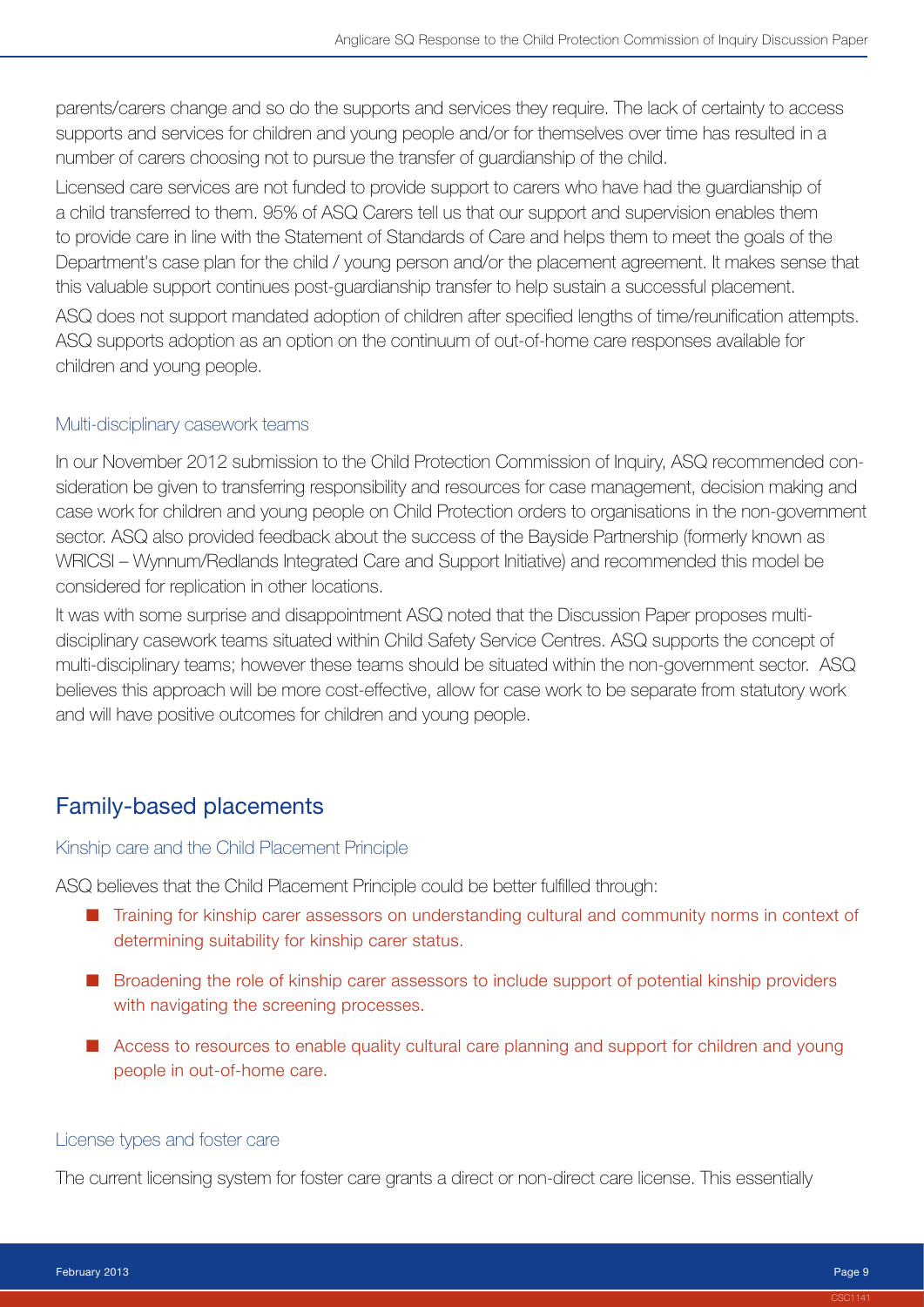means, if it is a 'direct care' license, case work and case management can relate to working with children; if it is non-direct care, the case work/case management is carried out with the foster carers only, with the explicit notation that it is not the 'licensed care service's role' to work with children. Instead it is expected the Department will carry out this work.

This licensing model contradicts quality practice, where intervention with carers should be holistic in nature and consider the whole family as one case management entity rather than just the carers. It also does not support ASQ's practice framework of CARE which asks all our staff to be child and family focused. This licensing model further contributes to the risk of children being harmed in care, because there are limited resources (other than the Community Visitor and at times sporadic visits by the CSO) to monitor children and young people's safety and well being. It also relies on the caseworker assessing the quality of care on only one element, the carer's experience. This has been shown through previous inquiries (such as Forde) to be an inaccurate method of assessing the quality of care, which in turn compromises a child's safety. Licensing and funding models should not inhibit quality practice; rather they should support and strengthen it. ASQ suggests consideration be given to review of the current licensing and funding model of foster and kinship care services, with a view to expanding the role of these services to include work with children and young people in care. This work would include opportunities for engaging with children and young people, listening to their views and supporting their involvement in case planning and review. One visit by an NGO foster and kinship care caseworker would then have a dual purpose, with information being shared with departmental officers.

# Residential care

#### Therapeutic framework

As described in this submission and in our previous submission, ASQ is currently in partnership with Cornell University and the Thomas Wright Institute to implement the CARE model in our child and youth programs, including all out-of-home care programs. ASQ therefore supports the implementation of therapeutic frameworks across all forms of out-of-home care, not only residential care.

The CARE practice model is founded on six research and standards-informed principles designed to guide staff practice and interactions with children in order to create the conditions for change in children's lives. The research-informed principles support care and treatment that is developmentally focused, family involved, relationship based, competency centered, trauma informed and ecologically oriented. The principles were established after literature reviews, surveys of experienced child care workers and supervisors, and standards reviews. The CARE project has a process and outcome based evaluation component to measure the effectiveness of the model on staff intentions to use CARE principles in their work, and aspects of organization climate and culture. ASQ will be conducting mid-term data collection in July 2013. Post-training data available to date has shown positive results in changes to participant knowledge and practice intentions.

The CARE model is currently being studied in multisite research trial in the United States and preliminary results suggest that it leads to significant improvements in staff's attitudes and practices related to child-care and improved child-adult relationships. The evidence suggests that children and young people can have positive experiences in residential care, as long as the quality of the care is high. Examinations of its impact on children's behavioural and emotional functioning are currently underway.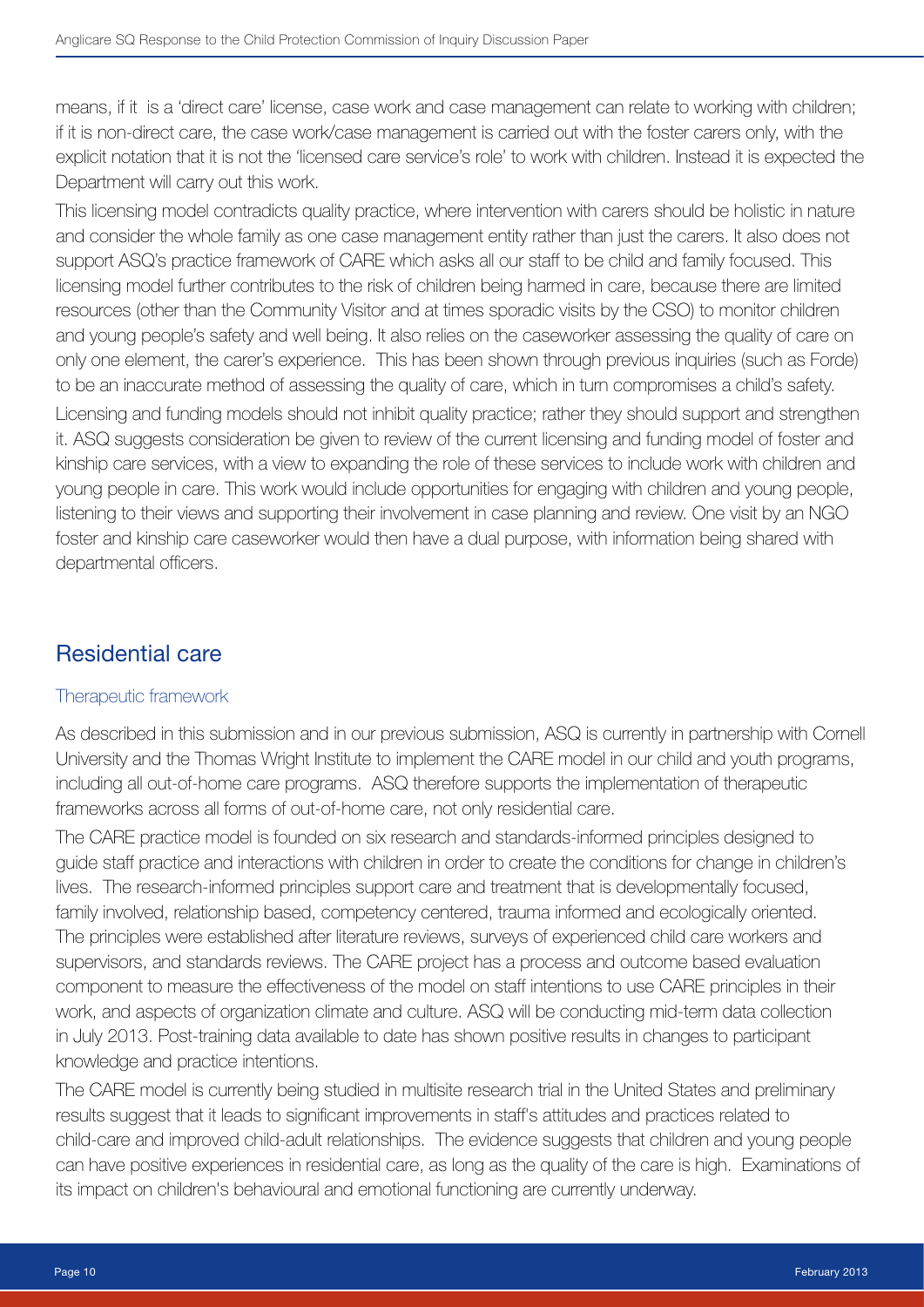ASQ looks forward to sharing more about the CARE program and the outcomes we are achieving through our partnership with Cornell University and Thomas Wright Institute.

#### Model of residential care service delivery

ASQ does not support models of out-of-home care that are containment-based, i.e. "secure care". We do, however, support a continuum of care and support for young people that includes the availability of specialised youth mental health services and, where necessary, an appropriate Youth Justice response. ASQ is not in favour of unnecessarily punitive responses to young people expressing high levels of distress and pain-based behaviour.

ASQ does support further investment in the NGO and public child and youth mental health sectors to enable greater access to specialist services and professionals grounded in an understanding of the impact of harm and trauma on brain development. Investment in child and adolescent mental health would benefit all of Queensland's children and young people, not just those subject to statutory intervention.

ASQ has recommended transfer of case work and case management responsibility to the licensed care service occurs for children and young people in care. Additionally ASQ recommends a residential care service delivery model that includes "caseworkers" who specifically work with children and young people to develop, implement and monitor purposeful treatment interventions (Bath, 2008). This model would shift and extend the focus of residential services from care and accommodation to needs-based therapeutic models (Bath, 2008).

# Transition from care

CARE practice principles underpinning our response to this chapter of the discussion paper include:

- Ecologically orientated: We believe environments that are supportive, sensitive and nurturing provide young people with a model of how to care for themselves. Supports should be matching to the young person's needs, goals and strengths to maximise their potential for growth, development and experiences of success.
- Competence centred: We have a role in supporting goal achievement and teaching children, young people and parents skills, knowledge and attitudes to help them experience success in everyday life.
- Developmentally focussed: Children and young people in care need support and healing experiences to overcome adverse experiences. We respond to children with an understanding of their developmental progression and in ways that engage their potential for growth.

The Discussion Paper suggests a range of options for Transition from Care (TFC) and ASQ expresses support for the following:

- Sufficient resourcing to enable the transfer of casework and case management of TFC to the nongovernment sector.
	- $\Box$  ASQ is keen to explore a TFC service delivery model that includes dedicated TFC staff and/ or teams embedded within licensed care services and believe this is particularly important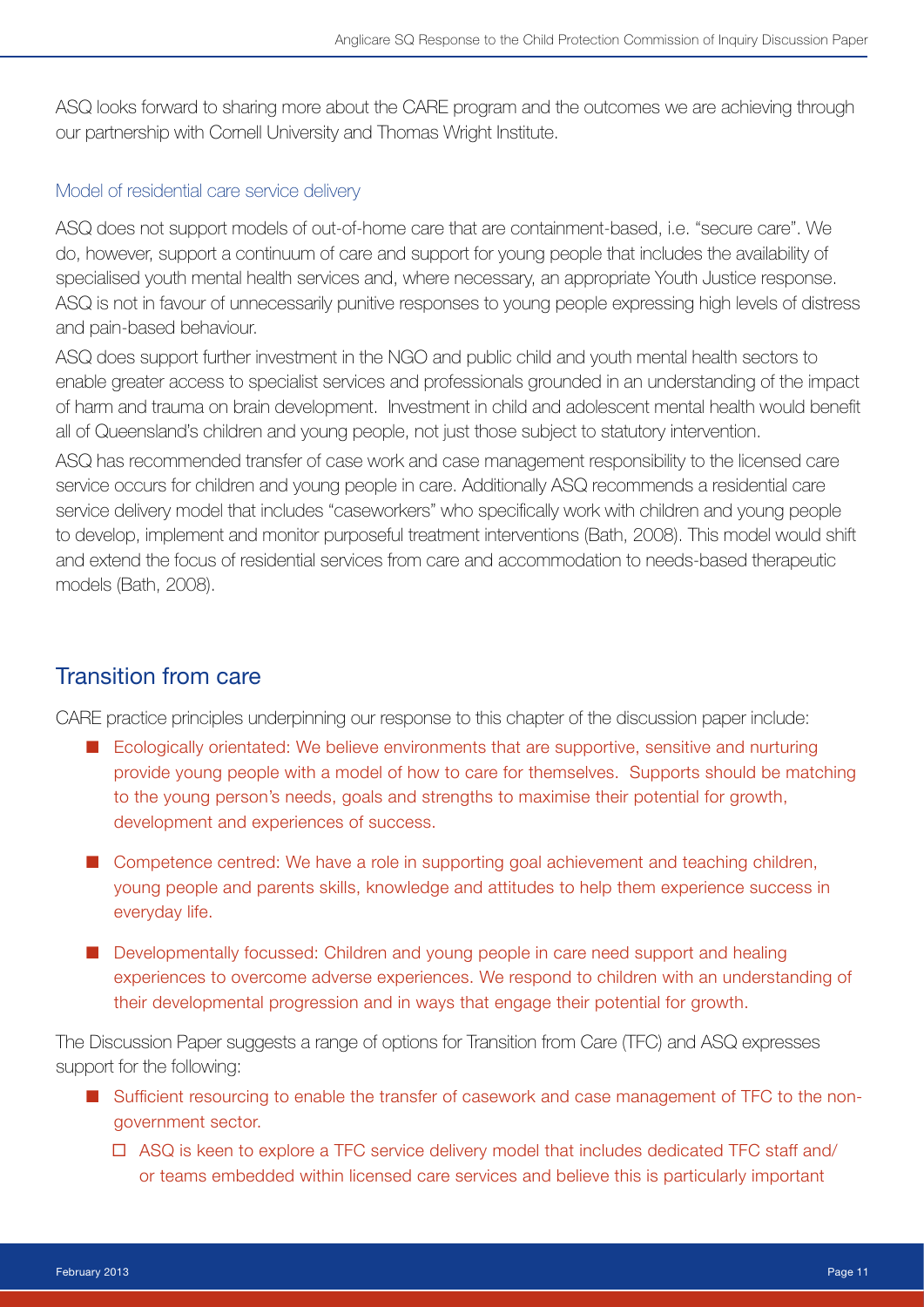for direct care services. Embedding this function within licensed care services would enable monitoring through already existing licensing and quality standards processes. A continuum of services could be provided, for example mentoring programs, life skills development programs, intensive support, access to brokerage funds. Young people could access different levels of support from 15 – 25 years of age dependent on the needs and goals of the young person as their capacity for independence matures.

- ASQ supports expansion of TFC services to other NGO sectors, for example homelessness and accommodation support services. As identified in our first submission, ASQ's youth accommodation and support services provide a range of responses to young people who are also known to Child Safety.
- Amendment of the Child Protection Act 1999 to enable support, resources and services to be provided to young adults who are transitioning from care up to and including the age of 25 years.
	- $\Box$  Associated policy development including payment of board by young people to carers and financial compensation for carers willing and able to provide after care support and accommodation.
- Fee waiver for young people leaving care to enter TAFE, traineeships, apprenticeships and tertiary study.
	- $\Box$  ASQ also recommends the development of scholarship programs for young people to help cover the costs of undertaking these opportunities (e.g. text books, IT equipment, uniforms, transport etc.).
- Transition from care training for carers, government and non-government staff including earning or learning policies and pathways, life skills development, housing and accommodation options etc.
- Development of a variety of supported accommodation models to meet the diverse needs of young people.
	- $\Box$  ASQ suggests there is a critical need to focus on transition support for young people moving from Child Safety to Disability Services and is keen to explore models to enable the Disability Service package to be provided by the same agency as is providing out-of-home care service and support to enable continuity of relationships, casework and case management for the young person. As an approved Host Provider under the Your Life, Your Choice program, organisations such as ASQ are well placed to provide a seamless and well supported transition from care for young people with a disability.

# Workforce development

CARE practice principles underpinning our response to this chapter of the discussion paper include:

- Competence centred: We have a role in supporting goal achievement and teaching children, young people and parents skills, knowledge and attitudes to help them experience success in everyday life. Likewise employers have a role in providing employees with opportunities and support to foster capable, competent and resilient workers.
- Developmentally focussed: Just as children and young people do well if they can, so do staff and so do organisations. Our workers need environments, experiences and support to enable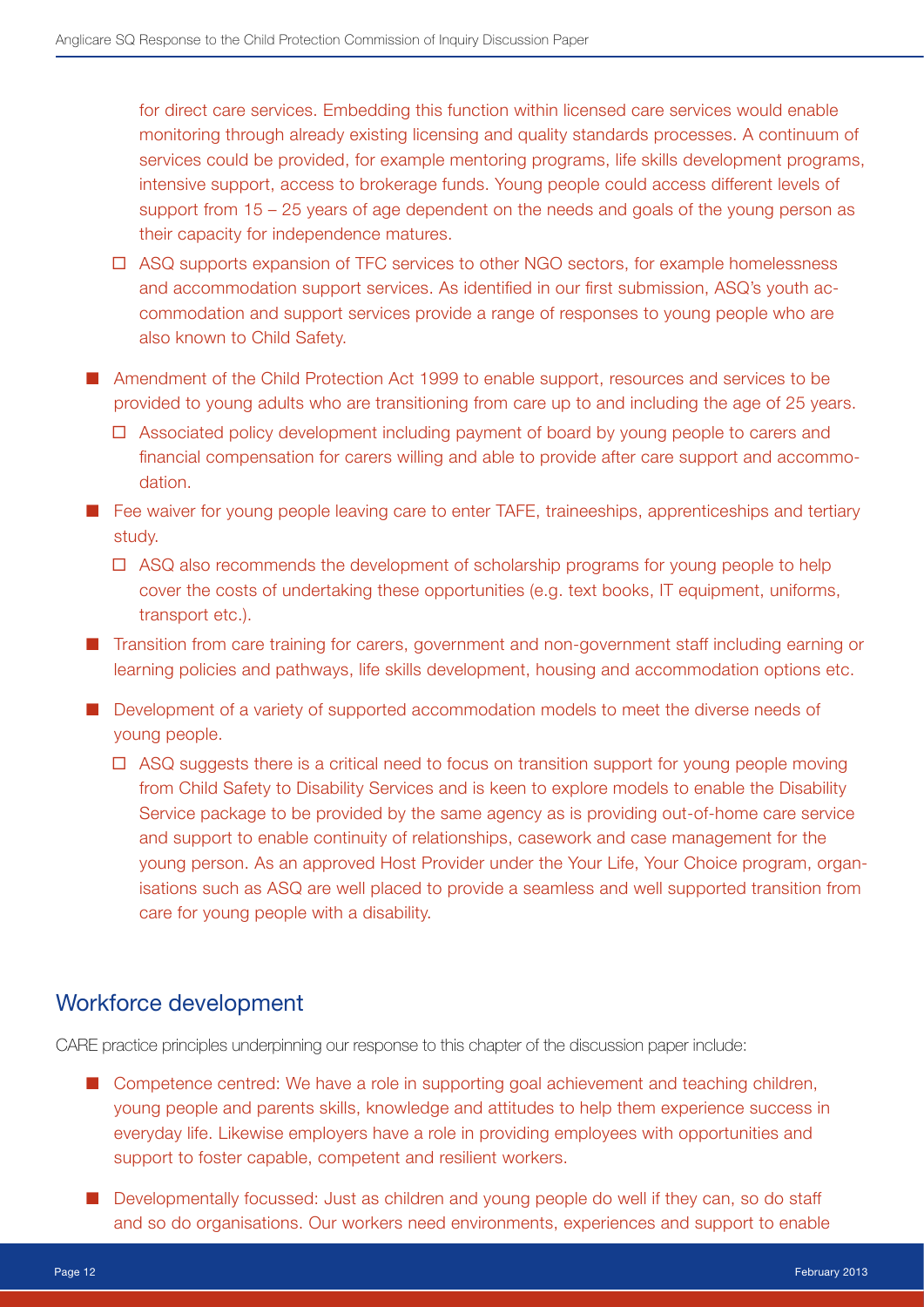development, sustain self-efficacy and build resilience.

■ Ecologically orientated: Environments that maximise opportunities for successes, nurture strengths and support goal achievement enable children, young people, parents, communities, staff and organisations to thrive.

The Discussion paper notes that "the Commission's final report will investigate the challenges that face the broader child protection workforce, including the non-government sector (p. 192)." ASQ is disappointed not to have this information included in the current discussion paper as this has resulted in reduced opportunity for participation by the NGO sector. The work of child protection happens in both a government and non-government context and both require a competent and supported workforce.

ASQ identified a number of workforce issues in our first submission and expands these to include:

- Development and resourcing of a qualification framework for the child protection sector. We believe this should not be limited to residential care staff. If qualifications are to be specified for positions, organisations will need to be resourced to up-skill current staff and to ensure they can provide appropriate levels of remuneration.
- Workload/caseload management benchmarks for caseworkers and supervisors within NGOs. These need to be developed in partnership, resourced appropriately and be a formal part of service agreements. This matter is of particular relevance to foster and kinship care programs and family intervention services.
- Support for the NGO sector to develop and implement recruitment and retention strategies. This is particularly important for rural and remote services, with resourcing for flexible salary packaging arrangements to enable cost of housing support and loadings or allowances to support participation in learning, development and supervision being identified as priorities.

#### Funding for the child protection system

CARE practice principles underpinning our response to this chapter of the discussion paper include:

■ Ecologically orientated: Environments that maximise opportunities for successes, nurture strengths and support goal achievement enable children, young people, parents, communities, staff and organisations to thrive.

One of the mandates of the CP Inquiry is to develop a road-map for child protection for the next ten years. Finding efficiencies within the current system is unlikely to generate the funds required to make the changes required to ensure real and tangible difference to the safety and well being of Queensland's children and young people.

ASQ does support strategies to reduce the unnecessarily complex, time-consuming and rigid processes NGOs are subject to and makes the following suggestions:

ASQ operates on an annual budget cycle and three year contract arrangements with government. The current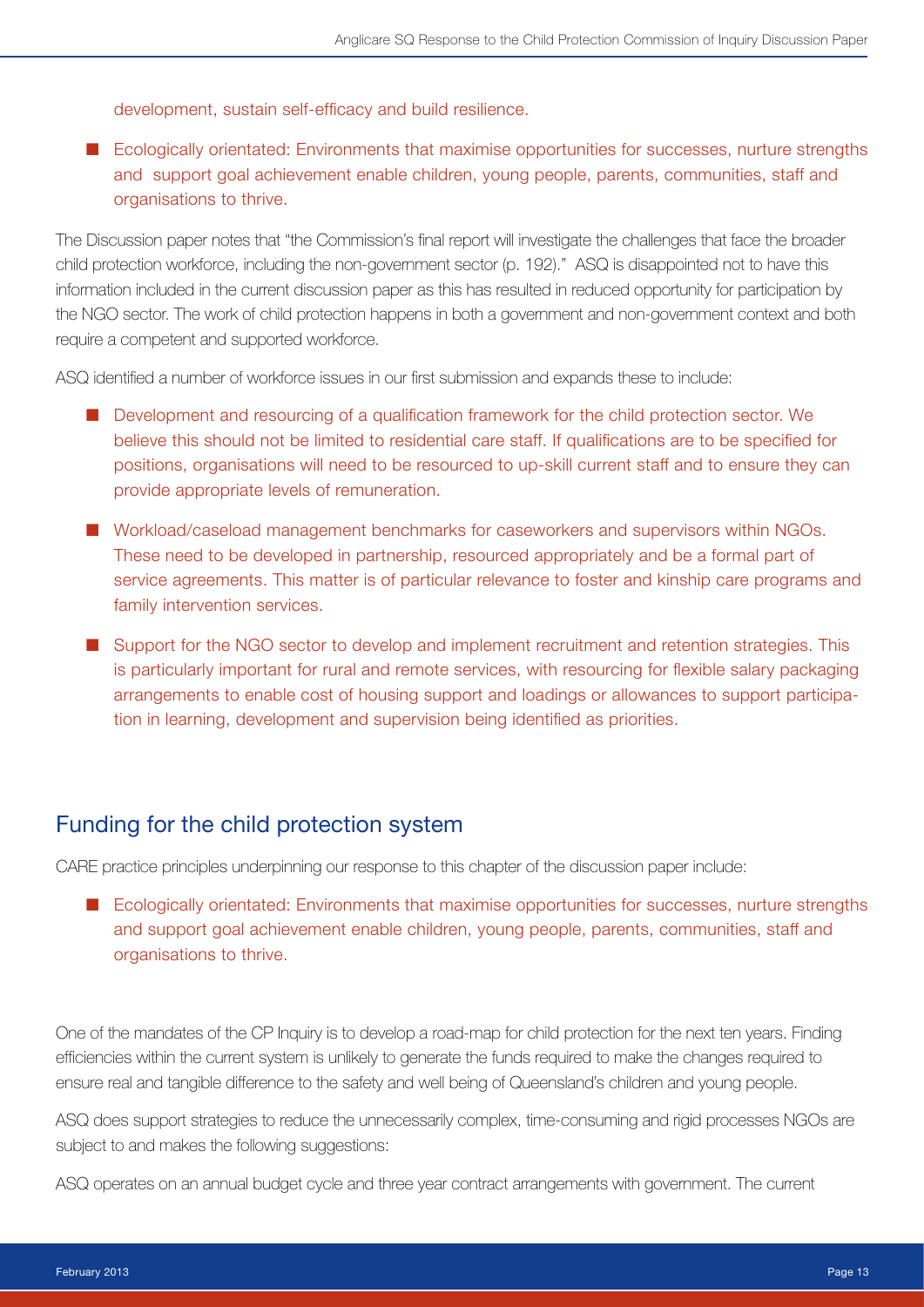approach to the quarterly management of refund liabilities is inconsistent with the contract arrangement, costly for both government and the NGO to administer and stifles innovation. The current approach does not take into account that there are reasonable and fair grounds on which monies may not be fully spent in one quarter. ASQ recommends refund liabilities be managed annually rather than quarterly.

ASQ recommends consideration is given to:

- Five year funding contracts, replacing the current model of three year contracts.
- The development of centralised contract management, replacing the current regional management model.
- The development of single contracts between Child Safety and NGOs, particularly for agencies that operate across multiple regions with multiple service types.
- Removal of the requirement for licensed care services and other services responding to the Human Services Quality Framework to complete the Annual Service Assessment Tool as this is unnecessary duplication of monitoring processes.

ASQ believes there is also unnecessary red-tape associated with licensing of out-of-home care services. ASQ recommends:

- Implementation of a single organisational license for providers of multiple out-of-home care services.
- A review of Blue Card and Licensed Care Suitability checks, with consideration of these being rolled into one screening process for licensed care staff.
- A review of systems, processes and documentation associated with licensing required to gain bureaucratic approval. For example, each time a licensed care staff person moves their residential address, ASQ is required to complete a form signed by our nominee and submit this to Central Screening Unit. It is not clear how this contributes to establishing a person's suitability to provide care to children and young people.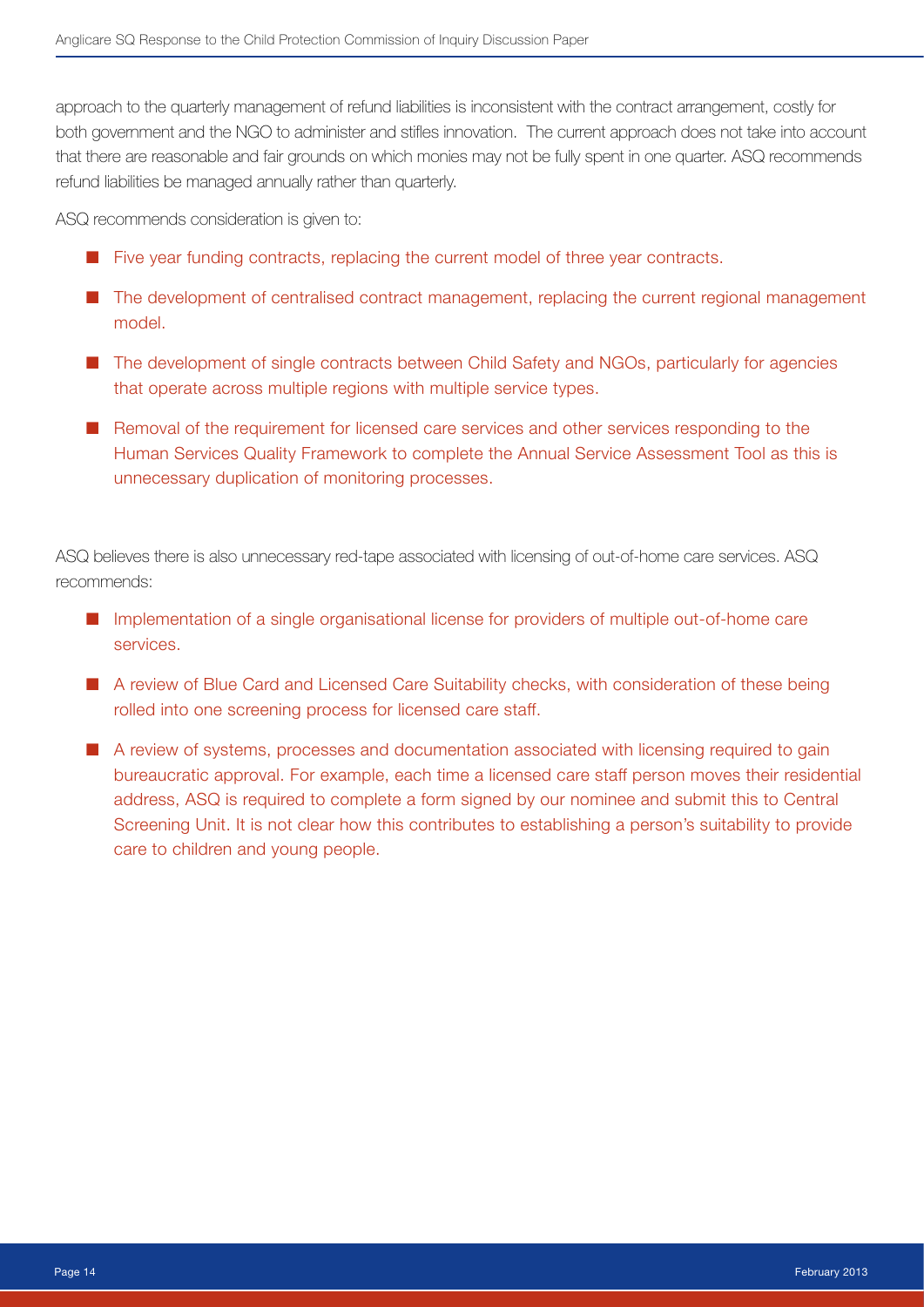#### **References**

*Bath, H. (2008). Residential care in Australia, part 1: Service trends, the young people in care and needs-based responses in Children Australia, 33 (2), 6–17.*

*Bath, H. (2008). Residential care in Australia, part 2: A review of recent literature and emerging themes to inform service development in Children Australia, 33 (2), 18-36.*

*Holden, M. J. (2009). Children and residential care experiences: Creating conditions for change. Arlington, VA: The Child Welfare League of America.*

*Tilbury, C. & Osmond, J. (2006). Permanency planning and foster care: A research review and guidelines for practitioners in Australian Social Work, 59 (3), 265-280.*

*Wiltshire, K. (August 2011). Wynnum and Redlands integrated care and support initiative evaluation. Unpublished manuscript*